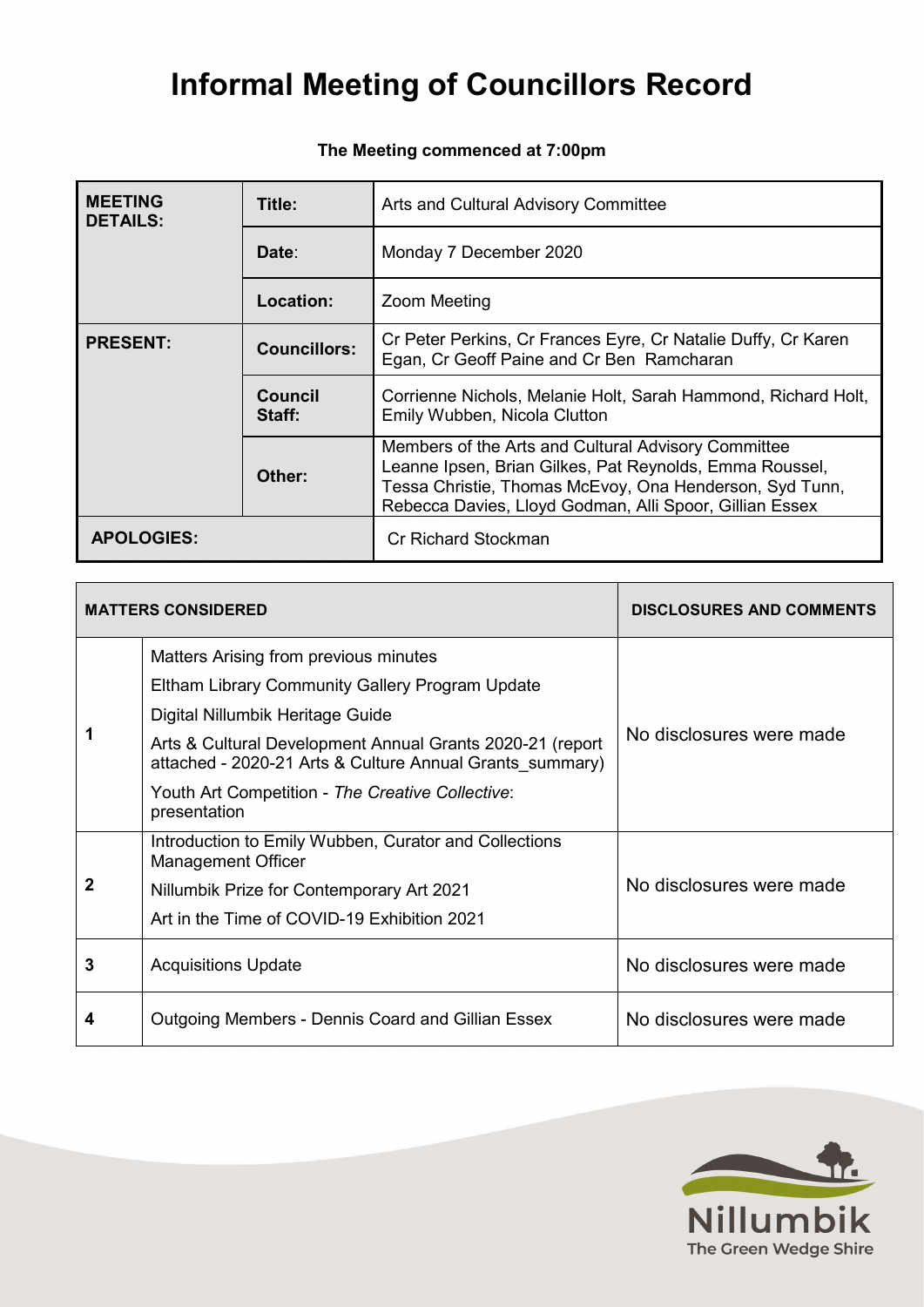| <b>MATTERS CONSIDERED</b> |                       | <b>DISCLOSURES AND COMMENTS</b> |
|---------------------------|-----------------------|---------------------------------|
| 5                         | <b>Other Business</b> | No disclosures were made        |

## **The Meeting concluded at 9:07pm**

| <b>RECORD</b><br>COMPLETED BY:   Officer Title: | <b>Officer Name:</b> Sarah Hammond<br>Community Arts & Cultural Engagement Officer |
|-------------------------------------------------|------------------------------------------------------------------------------------|
|                                                 |                                                                                    |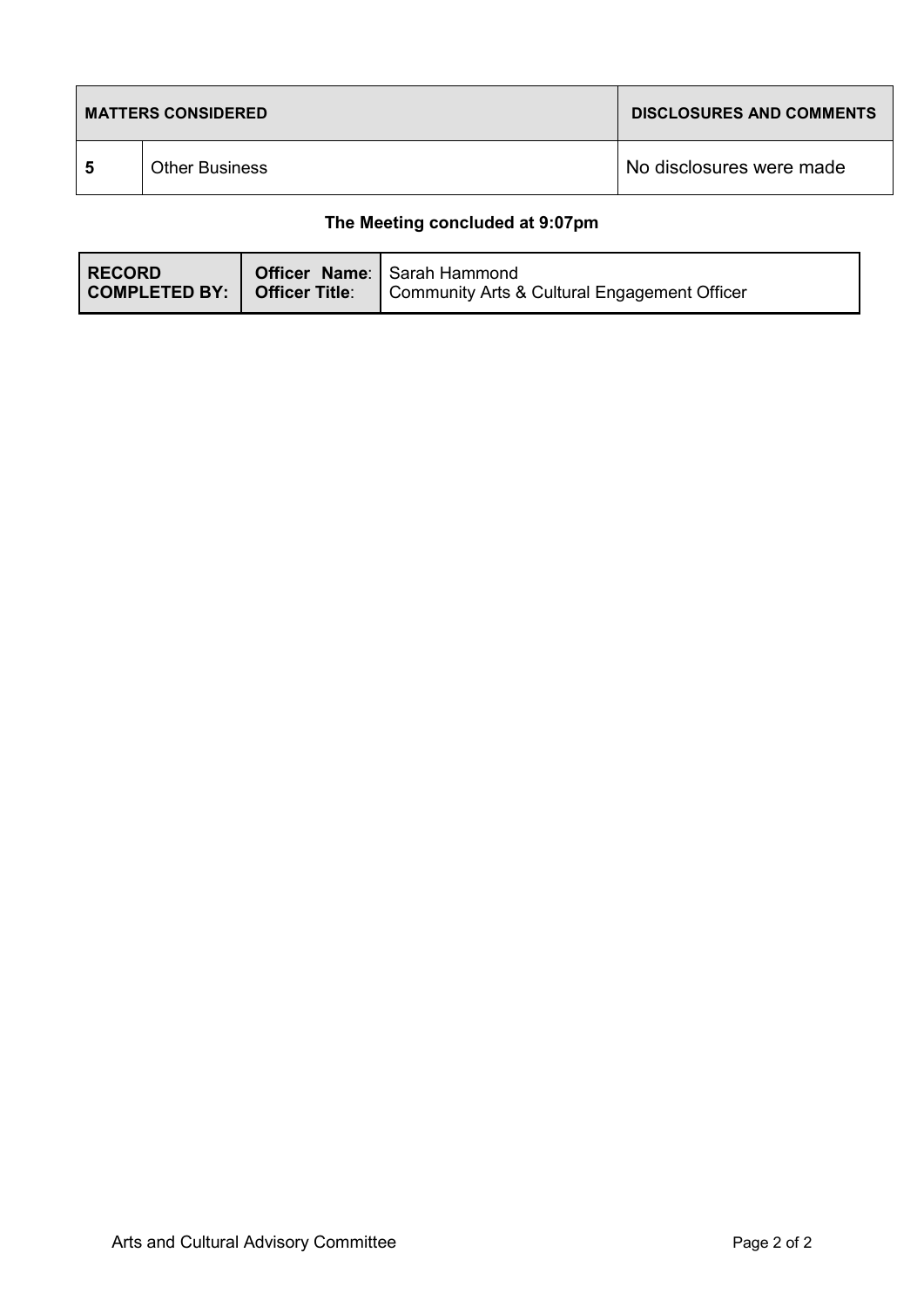| <b>MEETING</b><br><b>DETAILS:</b> | Title:                   | Health and Wellbeing Advisory Committee                                                                                                                                                     |
|-----------------------------------|--------------------------|---------------------------------------------------------------------------------------------------------------------------------------------------------------------------------------------|
| Date:                             |                          | Thursday 10 December 2020                                                                                                                                                                   |
|                                   | Location:                | Online - Zoom                                                                                                                                                                               |
| <b>PRESENT:</b>                   |                          | Cr Natalie Duffy                                                                                                                                                                            |
|                                   | <b>Councillors:</b>      | Cr Ben Ramcharan                                                                                                                                                                            |
|                                   |                          |                                                                                                                                                                                             |
|                                   | <b>Council</b><br>Staff: | Corrienne Nichols, Melanie Holt, Katie Camilleri, Jodie Leahy                                                                                                                               |
|                                   | Other:                   | Sarah Lausberg (WHIN), Rosie Haszler (Aligned Leisure),<br>Tina Robinson (Vic Pol), Pamela Johnson (Community<br>Member)                                                                    |
| <b>APOLOGIES:</b>                 |                          | Rebecca Tipper (WHIN), Jacinta Geary (Relationships<br>Victoria), Robyn Ellard (YPRL), Sarah Quirk (Gamblers<br>Help), Petra Begnell (NEHC), Cr Karen Egan, Deputy Mayor<br>Cr Frances Eyre |

### **The Meeting commenced at 10:00am**

|   | <b>MATTERS CONSIDERED</b>                                                  | <b>DISCLOSURES AND COMMENTS</b> |
|---|----------------------------------------------------------------------------|---------------------------------|
|   | Appoint temporary chair                                                    | No disclosures were made        |
|   | Member introductions and updates                                           | No disclosures were made        |
| 3 | Presentation: COVID Response in High<br>Risk Accommodation - healthAbility | No disclosures were made        |
|   | Presentation: 16 Days of Activism                                          | No disclosures were made        |

**The Meeting concluded at 11:30am**

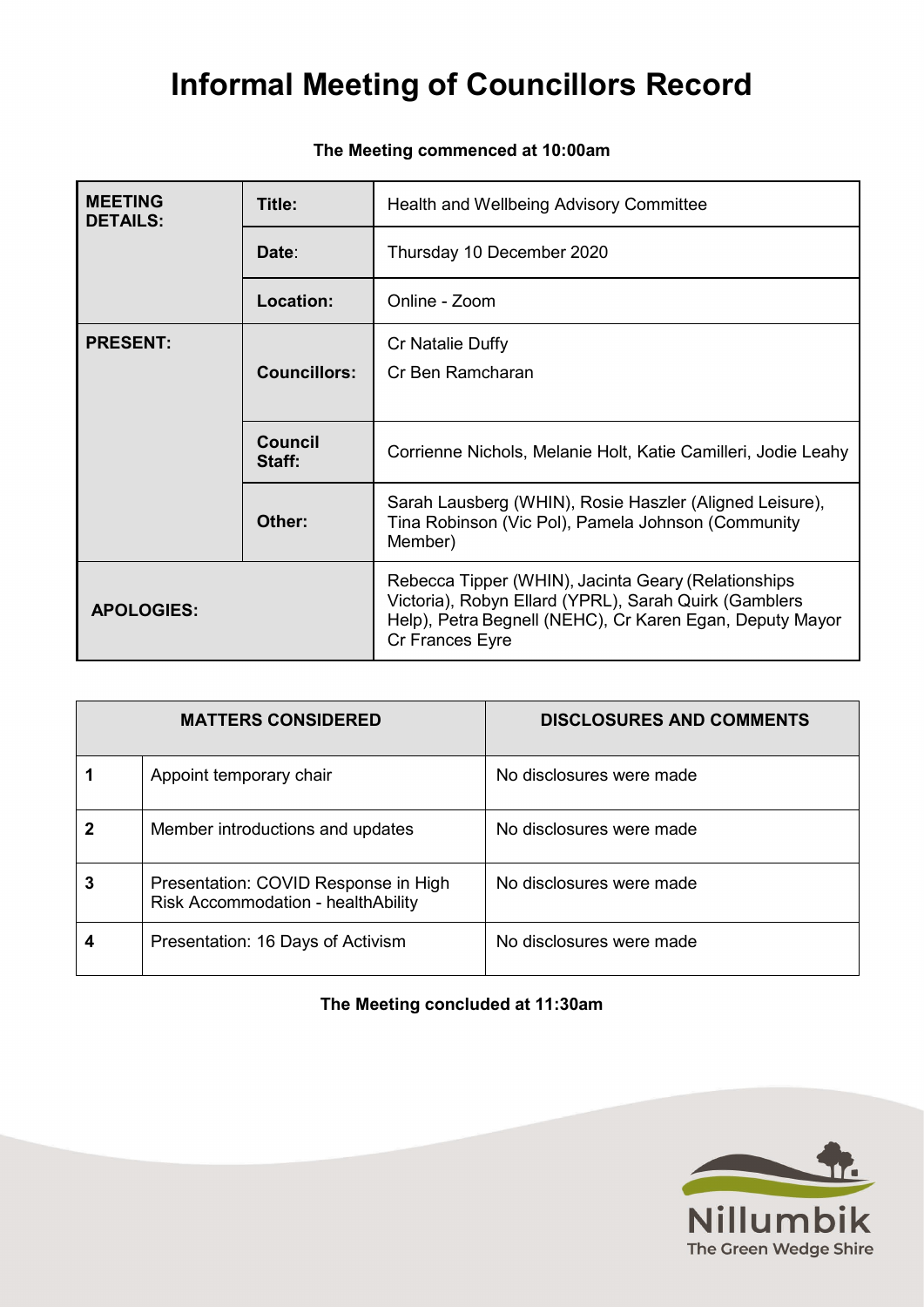| <b>RECORD</b><br>COMPLETED BY:   Officer Title:   Action | <b>Officer Name:</b>   Katie Camilleri |                                               |
|----------------------------------------------------------|----------------------------------------|-----------------------------------------------|
|                                                          |                                        | Acting Coordinator Youth, Community and Place |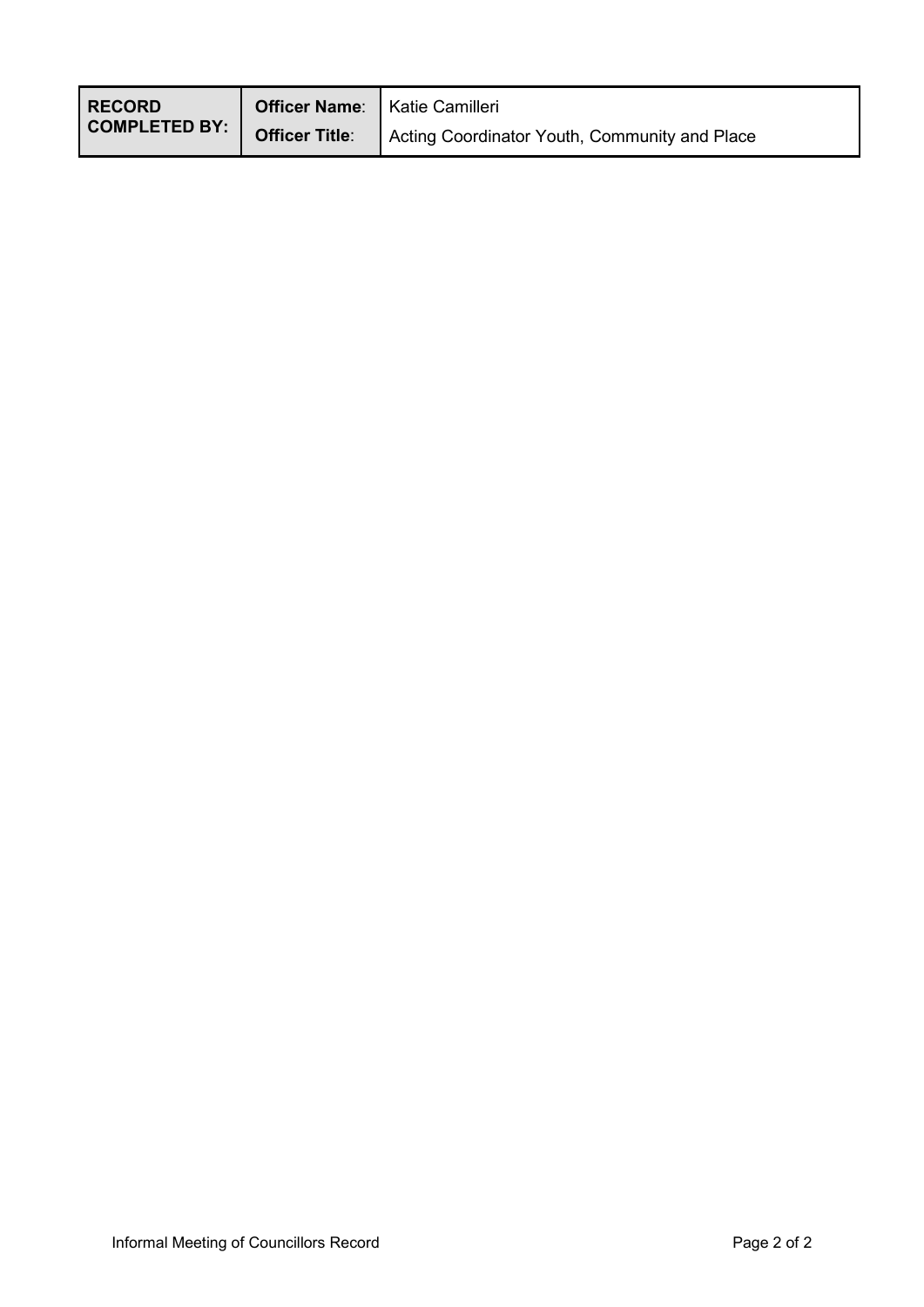| <b>MEETING</b><br><b>DETAILS:</b> | Title:              | Positive Ageing Advisory Committee                                                                                           |  |
|-----------------------------------|---------------------|------------------------------------------------------------------------------------------------------------------------------|--|
|                                   | Date:               | Friday 11 December 2020                                                                                                      |  |
|                                   | <b>Location:</b>    | Zoom video conferencing                                                                                                      |  |
| <b>PRESENT:</b>                   | <b>Councillors:</b> | Cr Natalie Duffy, Cr Ben Ramcharan                                                                                           |  |
|                                   | Council<br>Staff:   | Fiona Vuong, Rebecca Burton, Narelle Hart, Simon Roylance,<br>Michelle Welsby, Iwona Trickett, Stacie Synon                  |  |
|                                   | Other:              | Members of the community:                                                                                                    |  |
|                                   |                     | Richard Kottek, Philip Green, Ray Carroll, David Nicholls,<br>Pamela Johnson, Sabi Buehler, Deanna Finn, Anne<br>Fitzpatrick |  |
| <b>APOLOGIES:</b>                 |                     |                                                                                                                              |  |

### **The Meeting commenced at 12:05pm**

|   | <b>MATTERS CONSIDERED</b>                                    | <b>DISCLOSURES AND COMMENTS</b> |
|---|--------------------------------------------------------------|---------------------------------|
|   | Appointment of temporary chair                               | No disclosures made             |
| 2 | Introduction of Manager Community<br>programs                | No disclosures made             |
| 3 | Update – Knowing your place walk audits                      | No disclosures made             |
| 4 | Review of Year 2 of Ageing Well in<br>Nillumbik Plan         | No disclosures made             |
| 5 | Introductions - Aged Care Navigation and<br>Advocacy Officer | No disclosures made             |
| 6 | Introductions – Social Connections Officer                   | No disclosures made             |

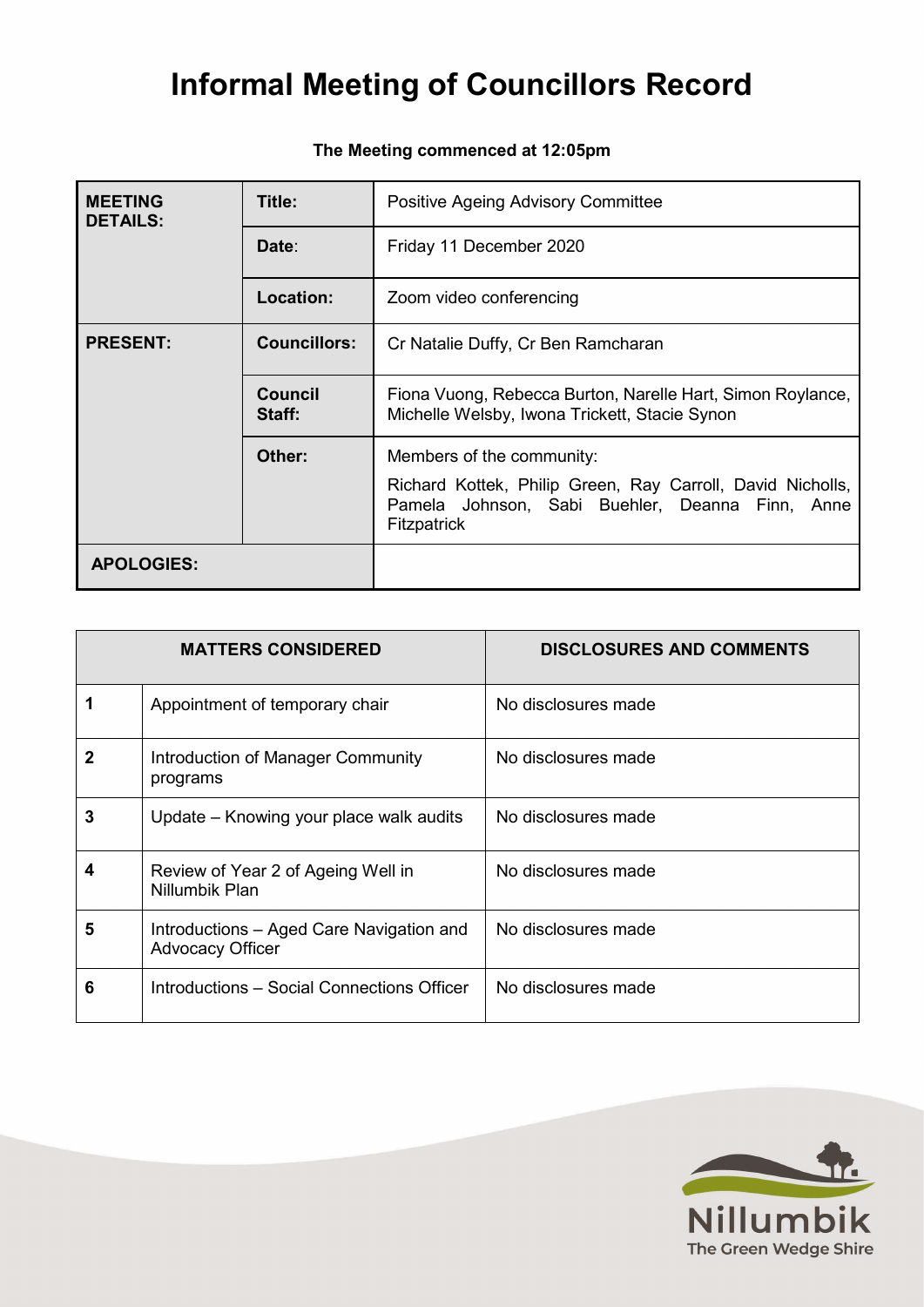|    | <b>MATTERS CONSIDERED</b> | <b>DISCLOSURES AND COMMENTS</b> |
|----|---------------------------|---------------------------------|
|    | Upcoming fire season      | No disclosures made             |
| 8  | Rountable discussion      | No disclosures made             |
| 9  | Meeting dates for 2021    | No disclosures made             |
| 10 | Meeting close             | No disclosures made             |

### **The Meeting concluded at 2:05pm**

| <b>RECORD</b><br>COMPLETED BY:   Officer Title:   D | <b>Officer Name:</b> Fiona Vuong |                                |
|-----------------------------------------------------|----------------------------------|--------------------------------|
|                                                     |                                  | <b>Positive Ageing Officer</b> |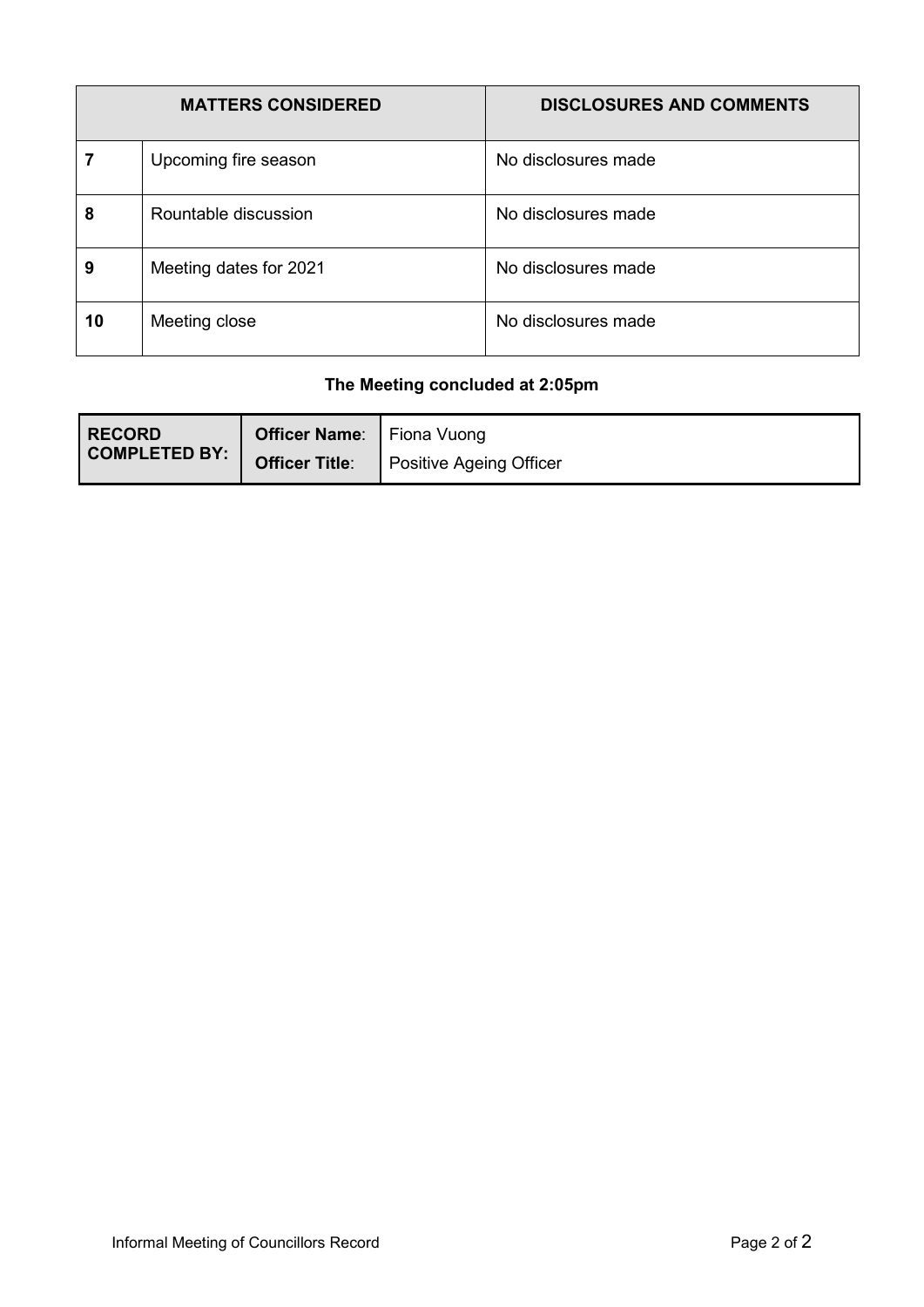|                                   | Title:              | <b>Council Meeting Pre-meeting</b>                                                                                                                                                                                                                |
|-----------------------------------|---------------------|---------------------------------------------------------------------------------------------------------------------------------------------------------------------------------------------------------------------------------------------------|
| <b>MEETING</b><br><b>DETAILS:</b> | Date:               | Tuesday 15 December 2020                                                                                                                                                                                                                          |
|                                   | <b>Location:</b>    | Council Chamber, Civic Centre                                                                                                                                                                                                                     |
| <b>PRESENT:</b>                   | <b>Councillors:</b> | Cr Peter Perkins, Cr Frances Eyre, Cr Natalie Duffy, Cr Karen Egan,<br>Cr Natalie Duffy, Cr Geoff Paine, Cr Ben Ramcharan and Cr Richard<br>Stockman                                                                                              |
|                                   | Council<br>Staff:   | Carl Cowie, Vince Lombardi, Hjalmar Philipp, Rosa Zouzoulas, Blaga<br>Naumoski, Corrienne Nichols, Jeremy Livingston, Melika Sukunda,<br>Melanie Holt, Narelle Hart, Lance Clark, Lisa Pittle, Licardo Prince,<br>Jonathon Miller and Katia Croce |
|                                   | Other:              |                                                                                                                                                                                                                                                   |
| <b>APOLOGIES:</b>                 |                     |                                                                                                                                                                                                                                                   |

|  | The Meeting commenced at 5.06pm |  |  |
|--|---------------------------------|--|--|
|--|---------------------------------|--|--|

| <b>MATTERS CONSIDERED</b>       |                                | <b>DISCLOSURES AND</b><br><b>COMMENTS</b> |
|---------------------------------|--------------------------------|-------------------------------------------|
|                                 | Pre-meeting to Council Meeting | No disclosures were made                  |
| The Meeting concluded at 6.19pm |                                |                                           |

| <b>RECORD</b>        | <b>Officer Name:</b>  | Katia Croce     |
|----------------------|-----------------------|-----------------|
| <b>COMPLETED BY:</b> | <b>Officer Title:</b> | Governance Lead |
|                      |                       |                 |

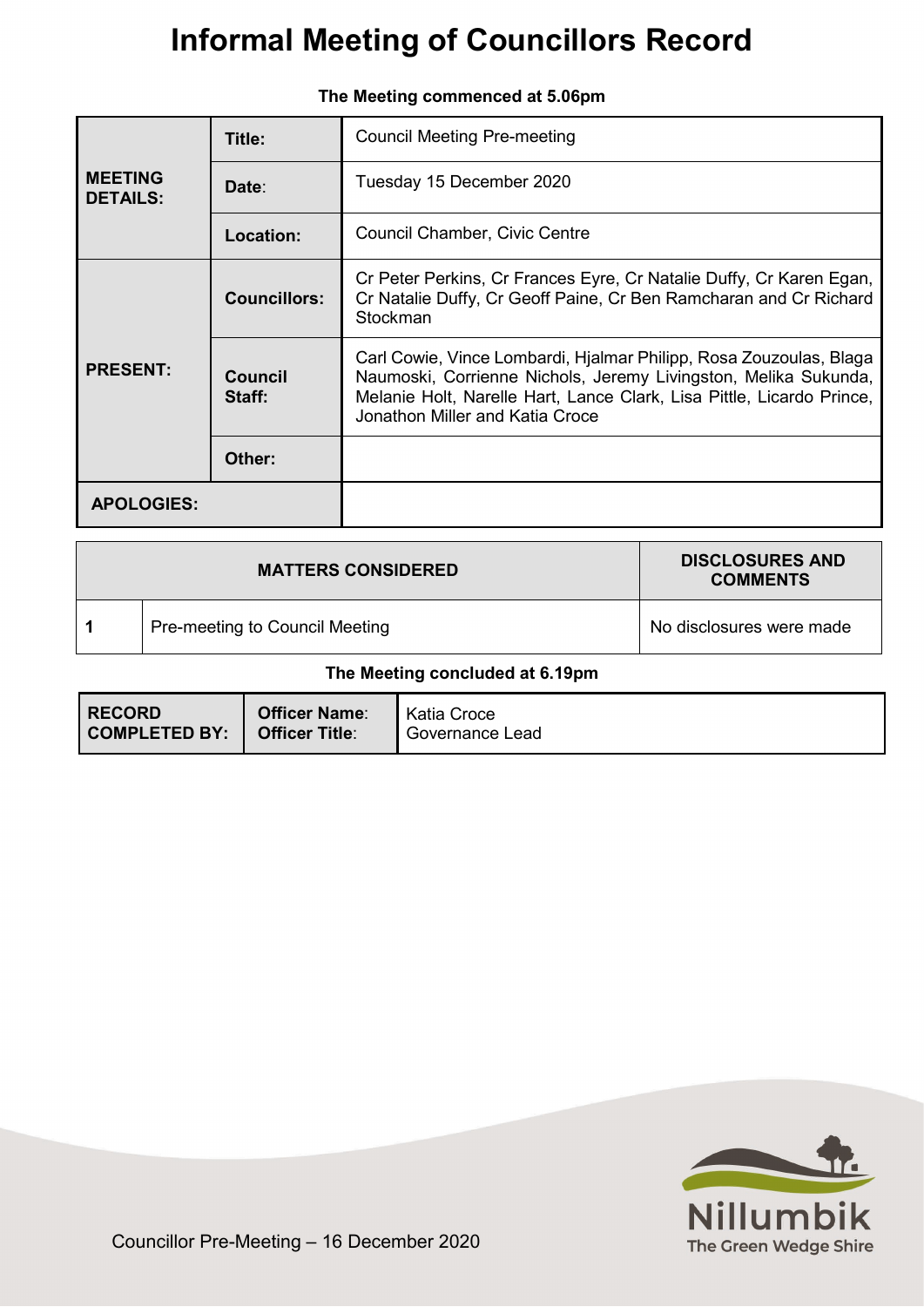### **The Meeting commenced at 7.00pm**

| <b>MEETING</b><br><b>DETAILS:</b> | Title:              | <b>Environment and Sustainability Advisory Committee</b>                                                                                                                            |  |
|-----------------------------------|---------------------|-------------------------------------------------------------------------------------------------------------------------------------------------------------------------------------|--|
|                                   | Date:               | Wednesday 16 December 2020                                                                                                                                                          |  |
|                                   | <b>Location:</b>    | Zoom                                                                                                                                                                                |  |
| <b>PRESENT:</b>                   | <b>Councillors:</b> | Cr Natalie Duffy, Cr Frances Eyre, Cr Ben Ramcharan                                                                                                                                 |  |
|                                   | Council<br>Staff:   | Lisa Pittle, Kirsten Reedy, Ian Culbard, Stephanie Orive, Kate<br>Shannon                                                                                                           |  |
|                                   | Other:              | Committee Members - Alan Thatcher, John Huf, Andrew<br>Robinson, Narelle Campbell, John Brenan, Carol Jadraque,<br>Lauren Poulton, Zac Lombardo, Areej Hashmi-Weyman,<br>Sali Bache |  |
|                                   |                     | Representative of Metropolis consultants – Dale Hubner                                                                                                                              |  |
| <b>APOLOGIES:</b>                 |                     | David Turner, Elle Thomas, Liz Parsons, Aidan Sommers                                                                                                                               |  |

| <b>MATTERS CONSIDERED</b> |                                                   | <b>DISCLOSURES AND</b><br><b>COMMENTS</b> |
|---------------------------|---------------------------------------------------|-------------------------------------------|
|                           | Climate Action Plan community survey presentation | No disclosures were made                  |
| 2                         | Solar Farm update                                 | No disclosures were made                  |
| 3                         | Integrated Water Management brainstorm            | No disclosures were made                  |
|                           | Update on land management and biodiversity grants | No disclosures were made                  |
| 5                         | Yan Yean 2 EES update                             | No disclosures were made                  |
| 6                         | QFF pilot implementation presentation             | No disclosures were made                  |

### **The Meeting concluded at 9.20pm**

| <b>RECORD</b><br>$ $ COMPLETED BY: $ $ | <b>Officer Name:</b>   Kate Shannon<br><b>Officer Title:</b> | Environment Project Officer |
|----------------------------------------|--------------------------------------------------------------|-----------------------------|
|                                        |                                                              |                             |